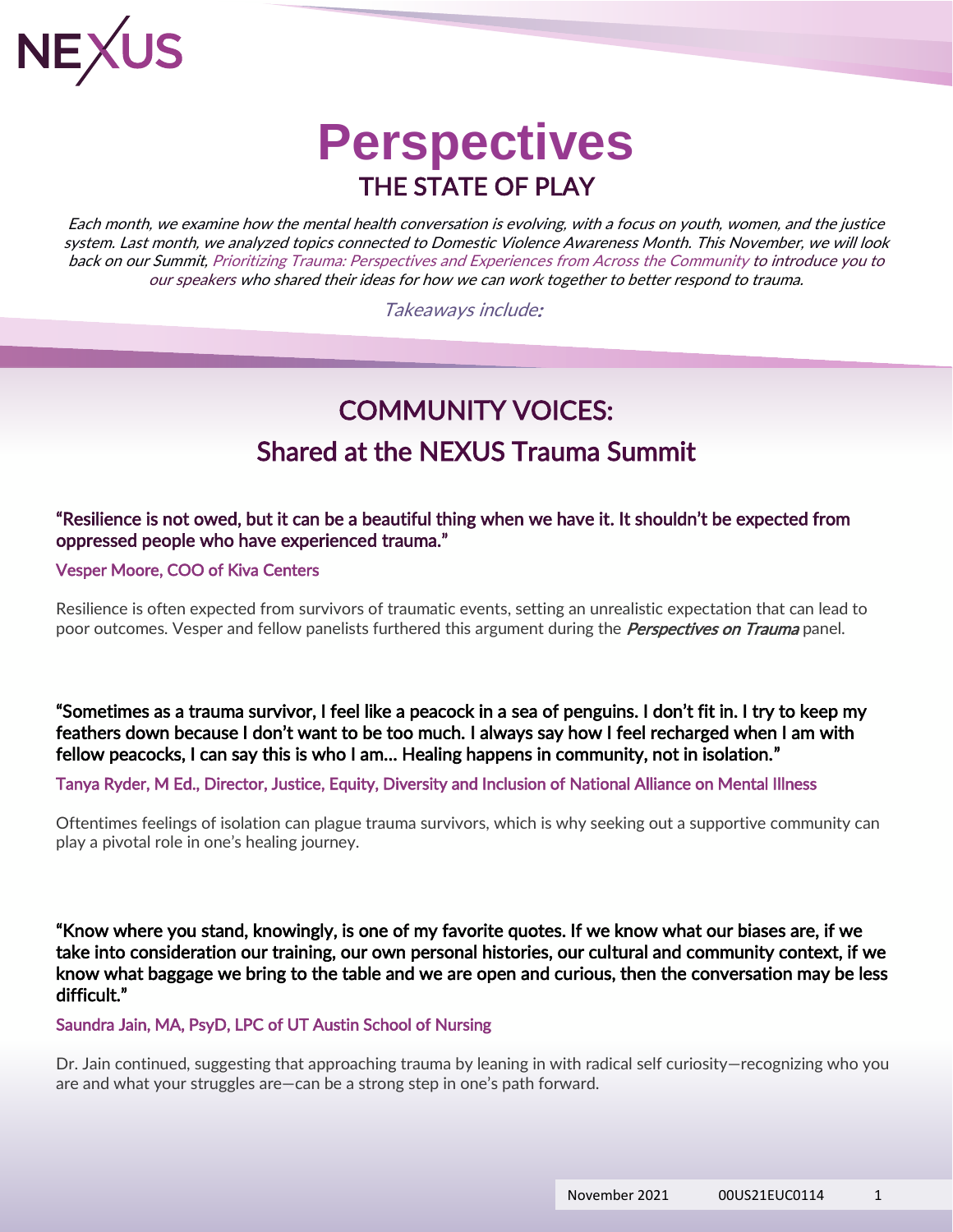

### Perspectives

To kick off the Summit, speakers shared how they are practicing "radical self-care". Radical self-care is defined as both far-reaching and thorough care for oneself.

#### NEXUS TRAUMA SUMMIT October 26, 2021

PRIORITIZING TRAUMA: PERSPECTIVES & EXPERIENCES FROM ACROSS THE COMMUNITY

How ARE YOU RADICAL SELF-CI what speaks to US  $\sim$ . The one thing I'm<br>committed to every day -... Somy-NO Getting enough • Radical **utaving** a Connecting with the formulation WELL JESS. **Yest** schedule saying "No"break time to time for prayer, scripture lie down, remove Managing my setting bandariesa radical myself thoughts yes to yourself. my break reset refll my cup OVE MUSE my body present  $32,071$ Radical Separatina G"Halmerk Routine Settin *acceptance* the same **Steps** knowing there healthy Doundanies worth sticking to it storles are things offering  $m/scl$ that people<br>have shared cant control productivite grace taking moment Targe Bancore boards to recoune at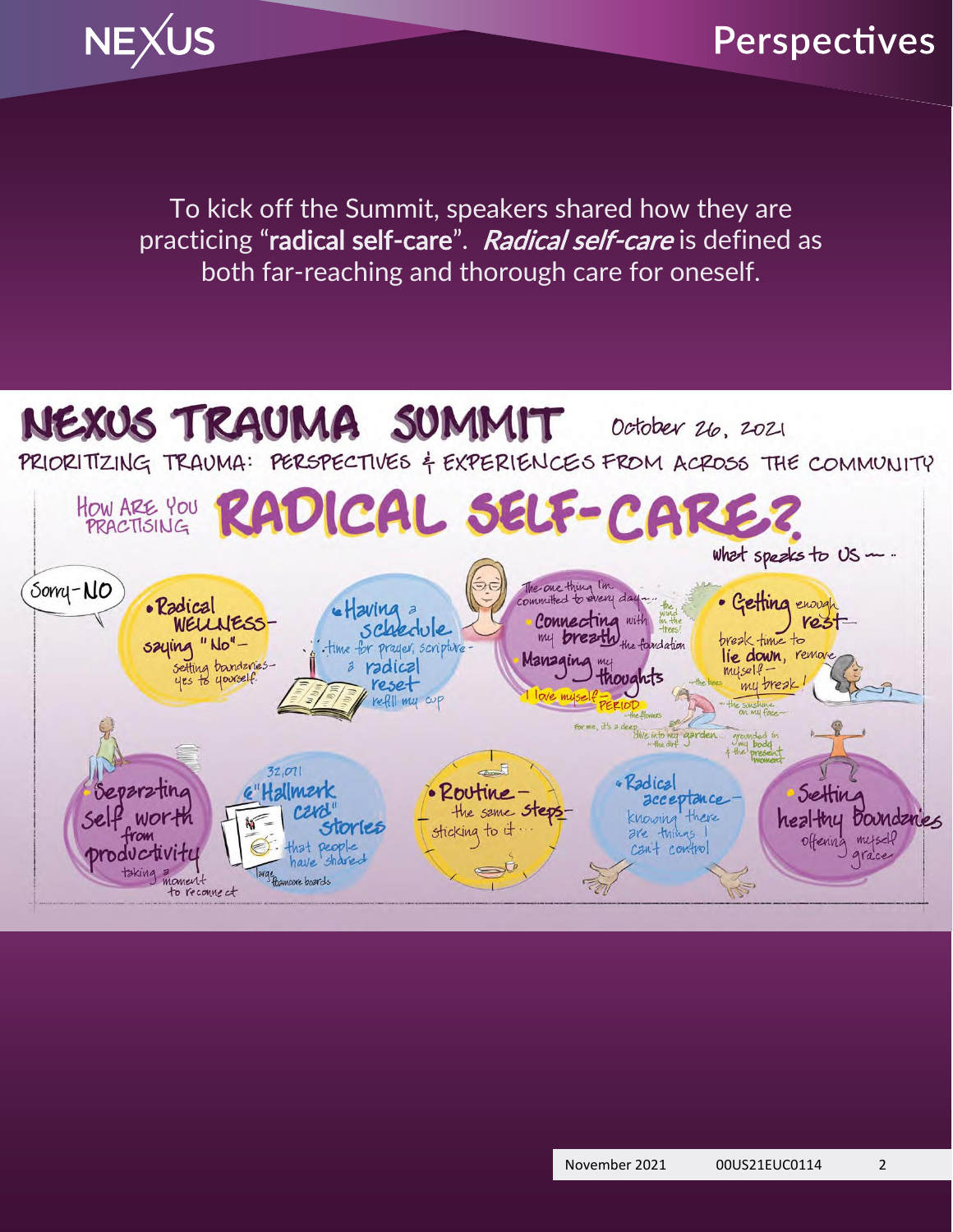

#### THOUGHT STARTERS

A roundup of thought-provoking pieces on mental health for youth, women, and the justice system.

#### [Youth Mental Health: Discrimination can lead to higher risk of mental and behavioral](https://www.cnn.com/2021/11/08/health/ageism-racism-sexism-discrimination-mental-health-effects-wellness/index.html)  [issues for young people.](https://www.cnn.com/2021/11/08/health/ageism-racism-sexism-discrimination-mental-health-effects-wellness/index.html)

Such discrimination includes racism, ageism, sexism and physical appearance. CNN [Health](https://www.cnn.com/2021/11/08/health/ageism-racism-sexism-discrimination-mental-health-effects-wellness/index.html)'s Kristen Rogers reports:

"Those who faced discrimination frequently – at least a few times per month – were around 25% more likely to be diagnosed with a mental disorder and twice as likely to develop severe psychological distress than people who didn't experience discrimination or did less often, according to a study published Monday in the journal Pediatrics."

This finding furthers the importance of keeping all communities engaged on the topics of trauma and mental health. During the *Perspectives on Trauma* panel, Tymber Hudson of [Youth MOVE](https://youthmovenational.org/national-leadership-team/) emphasized the importance of mindfulness when talking about trauma, and making sure all communities are heard, especially those subject to discrimination.

#### Women's Mental Health: [Students lose when Black women aren't supported](https://www.learningforjustice.org/magazine/students-lose-when-black-women-arent-supported).

Educational consultant and equity and justice strategist Jamilah Pitts reflects on her time as a school leader and the trauma she endured during her career and after leaving the role. In a recent article for [Learning for Justice,](https://www.learningforjustice.org/magazine/students-lose-when-black-women-arent-supported) Pitts emphasizes the importance of creating supportive environments for Black women in school leadership in order to mitigate harm against Black students:

"As educators and leaders seek to create equitable school spaces, including equity for staff and students, we must also consider the ways that Black women are uniquely harmed. Black women can and do experience oppression based on racism and sexism… Because schools are institutions that are rooted in white supremacist culture and upload white and Eurocentric ideas of success, Black women face particularly destructive challenges."

This finding aligns with work by the [Jed Foundation.](https://jedfoundation.org/our-work/) It is leading efforts to strengthen schools by creating systems, programs and policies that protect student mental health, build life skills, and encourage students to seek help. Sara Gorman, Director of Research and Knowledge Dissemination at the Jed Foundation, shared this work during the Perspectives on Trauma panel.

#### [The Justice System: State prisons are increasingly deadly places.](https://www.prisonpolicy.org/blog/2021/06/08/prison_mortality/)

Data released in June from the Bureau of Justice Statistics (BJS) reveals alarming rises in suicide, homicide and drug and alcohol-related deaths in prisons across the United States. During the *Trauma Across the NEXUS Pillars* panel, American Foundation for Suicide [Prevention's Ryan Price](https://afsp.org/) reflected on the overlooked and underaddressed issue of trauma within nationwide jails, noting that 77% of people who take their lives in prison are unconvicted. [Prison Policy Initiative](https://www.prisonpolicy.org/blog/2021/06/08/prison_mortality/) outlines key BJS findings in a blog post:

"Incarceration is not only difficult for someone who comes in with mental health needs, but it creates and exacerbates disconnection, despair and overall psychological distress. Prison is basically a mental health crisis in and of itself, and too many incarcerated people contemplate and/or commit suicide."